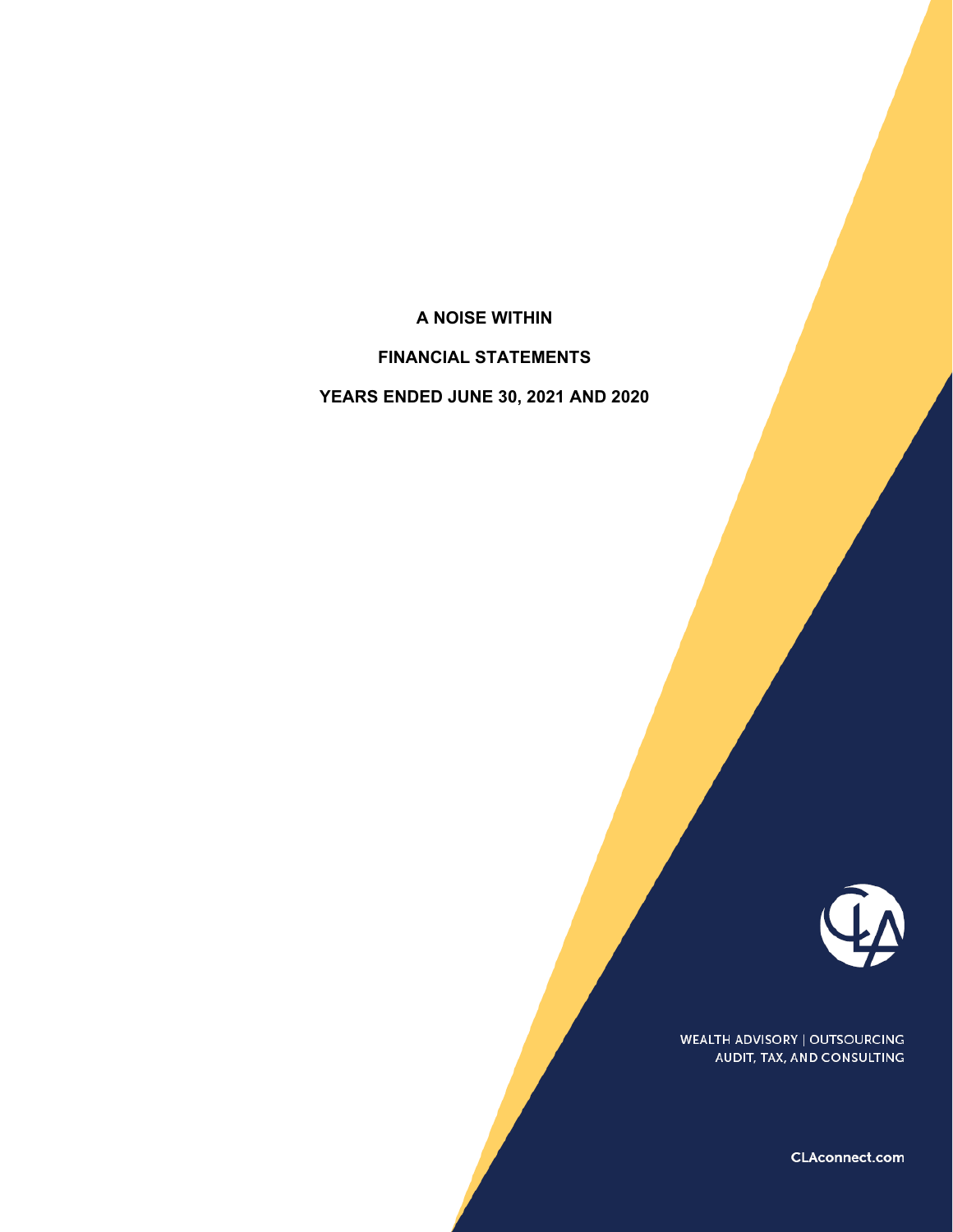# **A NOISE WITHIN TABLE OF CONTENTS YEAR ENDED JUNE 30, 2021 AND 2020**

| <b>INDEPENDENT AUDITORS' REPORT</b>      |   |
|------------------------------------------|---|
| <b>FINANCIAL STATEMENTS</b>              |   |
| <b>STATEMENTS OF FINANCIAL POSITION</b>  | 3 |
| <b>STATEMENTS OF ACTIVITIES</b>          | 4 |
| <b>STATEMENTS OF FUNCTIONAL EXPENSES</b> | 6 |
| <b>STATEMENTS OF CASH FLOWS</b>          | 8 |
| <b>NOTES TO FINANCIAL STATEMENTS</b>     | 9 |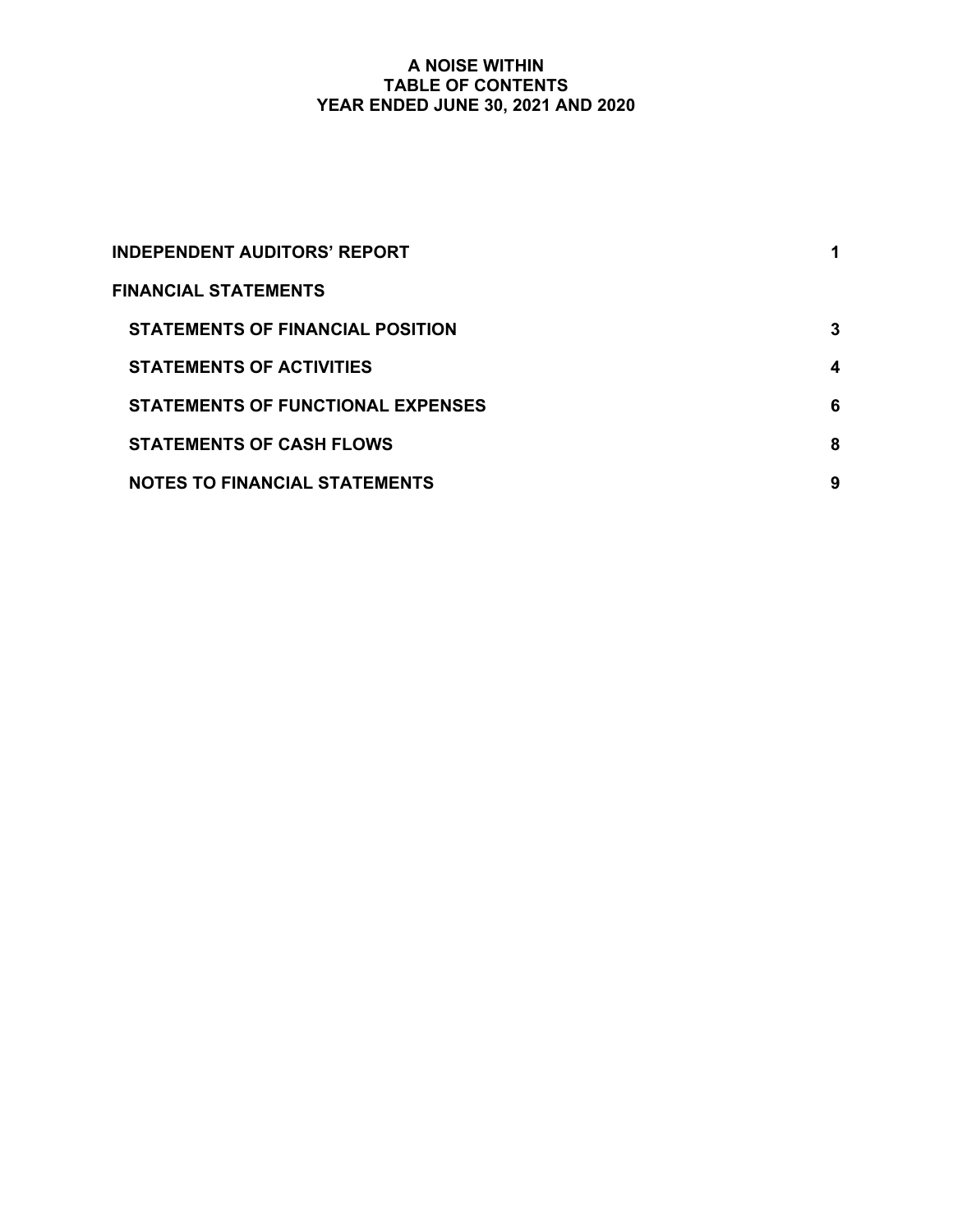

**CliftonLarsonAllen LLP CLAconnect.com**

# **INDEPENDENT AUDITORS' REPORT**

Board of Directors A Noise Within Pasadena, California

We have audited the accompanying financial statements of A Noise Within, which comprise the statements of financial position as of June 30, 2021 and 2020, and the related statements of activities, functional expenses and cash flows for the years then ended, and the related notes to the financial statements.

# *Management's Responsibility for the Financial Statements*

Management is responsible for the preparation and fair presentation of these financial statements in accordance with accounting principles generally accepted in the United States of America; this includes the design, implementation, and maintenance of internal control relevant to the preparation and fair presentation of financial statements that are free from material misstatement, whether due to fraud or error.

# *Auditors' Responsibility*

Our responsibility is to express an opinion on these financial statements based on our audits. We conducted our audits in accordance with auditing standards generally accepted in the United States of America. Those standards require that we plan and perform the audits to obtain reasonable assurance about whether the financial statements are free from material misstatement.

An audit involves performing procedures to obtain audit evidence about the amounts and disclosures in the financial statements. The procedures selected depend on the auditors' judgment, including the assessment of the risks of material misstatement of the financial statements, whether due to fraud or error. In making those risk assessments, the auditors consider internal control relevant to the entity's preparation and fair presentation of the financial statements in order to design audit procedures that are appropriate in the circumstances, but not for the purpose of expressing an opinion on the effectiveness of the entity's internal control. Accordingly, we express no such opinion. An audit also includes evaluating the appropriateness of accounting policies used and the reasonableness of significant accounting estimates made by management, as well as evaluating the overall presentation of the financial statements.

We believe that the audit evidence we have obtained is sufficient and appropriate to provide a basis for our audit opinion.



CLA is an independent member of Nexia International, a leading, global network of independent accounting and consulting firms. See nexia.com/member‐firm‐disclaimer for details.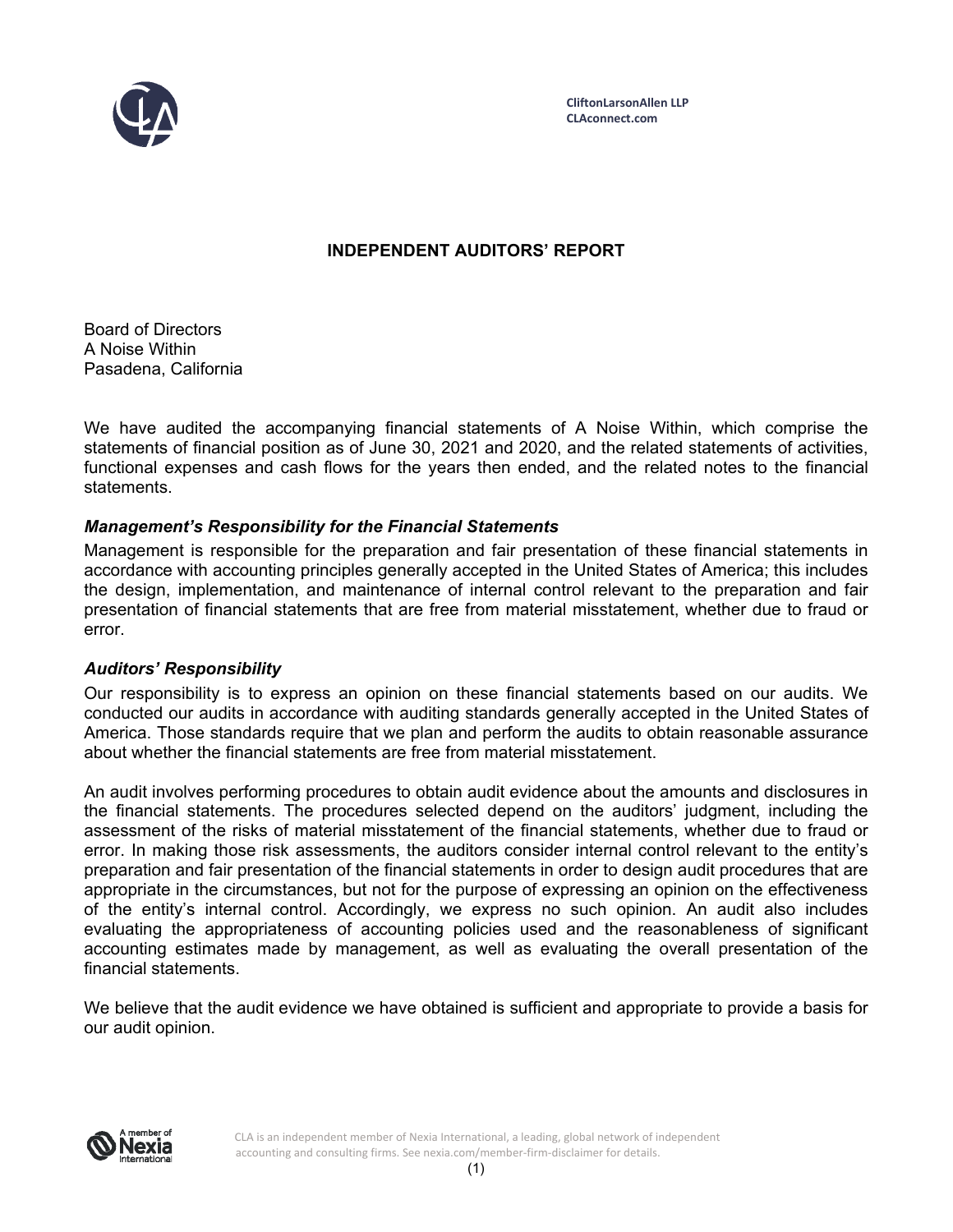# *Opinion*

In our opinion, the financial statements referred to above present fairly, in all material respects, the financial position of A Noise Within as of June 30, 2021 and 2020, and the changes in its net assets and its cash flows for the years then ended in accordance with accounting principles generally accepted in the United States of America.

# *Change in Accounting Principle*

As discussed in Note 2 to the financial statement, the entity has adopted ASU 2014-09, *Revenue from Contracts with Customers (Topic 606)*. Our opinion is not modified with respect to this matter.

Viifton Larson Allen LLP

**CliftonLarsonAllen LLP** 

Pasadena, California December 28, 2021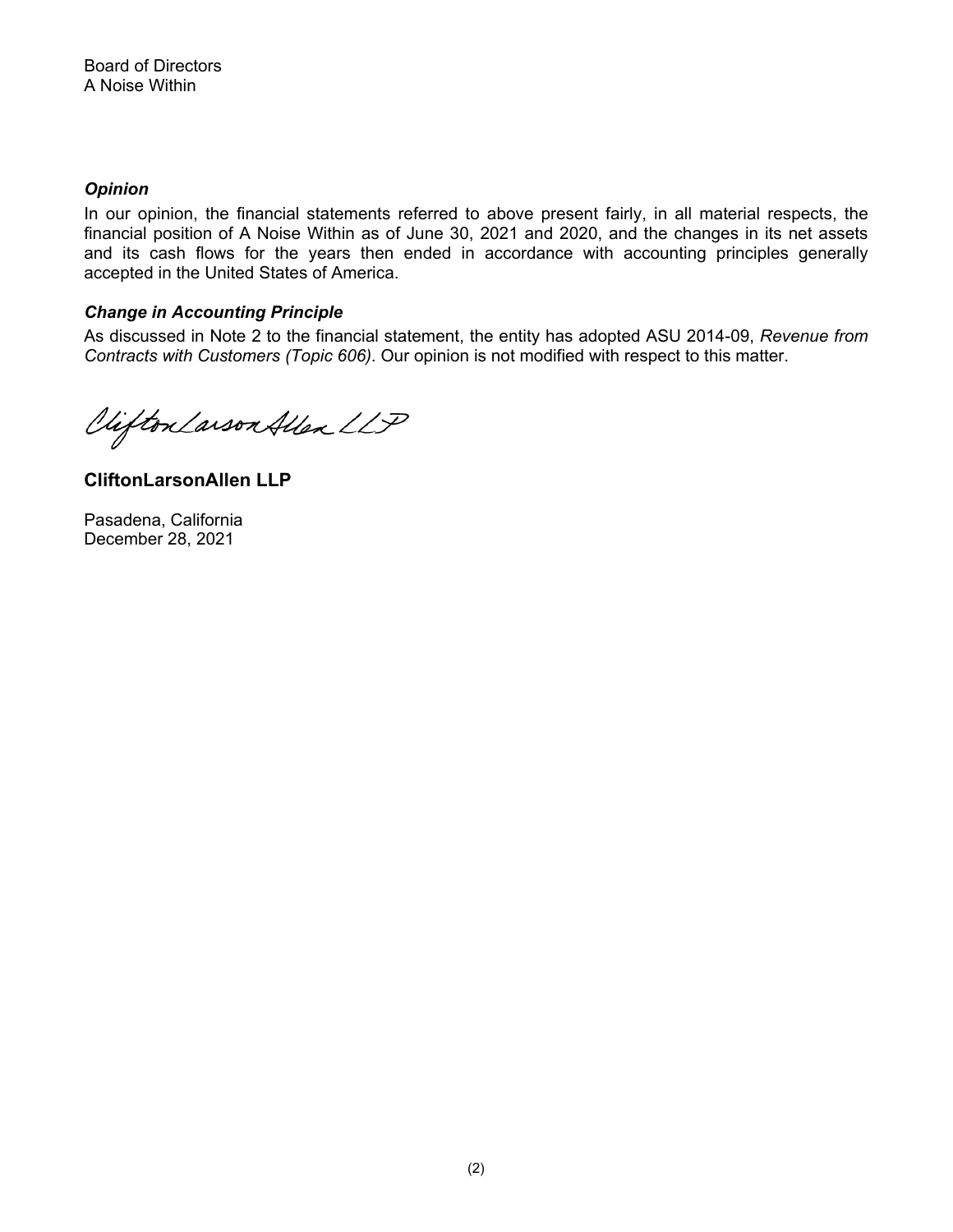# **A NOISE WITHIN STATEMENTS OF FINANCIAL POSITION JUNE 30, 2021 AND 2020**

|                                                       | 2021 |            |    | 2020       |
|-------------------------------------------------------|------|------------|----|------------|
| <b>ASSETS</b>                                         |      |            |    |            |
| Cash and Cash Equivalents                             | \$   | 1,682,780  | \$ | 1,024,613  |
| <b>Accounts and Other Receivable</b>                  |      | 241,257    |    | 48,194     |
| Contributions Receivable, Net of Allowance of \$3,398 |      | 212,263    |    | 40,152     |
| Prepaid Expenses and Other Assets                     |      | 18,913     |    | 53,937     |
| Deferred Compensation Investments (Note 8)            |      | 373,650    |    | 231,625    |
| Property and Equipment, Net (Note 4)                  |      | 10,375,983 |    | 10,725,295 |
| <b>Total Assets</b>                                   | - \$ | 12,904,846 | -5 | 12,123,816 |
| <b>LIABILITIES AND NET ASSETS</b>                     |      |            |    |            |
| <b>LIABILITIES</b>                                    |      |            |    |            |
| Accounts Payable and Accrued Expenses                 | \$   | 47,944     | \$ | 74,019     |
| <b>Deferred Revenue</b>                               |      | 401,171    |    | 383,210    |
| Deferred Compensation Liability                       |      | 373,650    |    | 231,625    |
| Loans Payable (Note 5)                                |      | 721,086    |    | 725,881    |
| <b>Total Liabilities</b>                              |      | 1,543,851  |    | 1,414,735  |
| <b>NET ASSETS</b>                                     |      |            |    |            |
| <b>Without Donor Restrictions:</b>                    |      |            |    |            |
| Undesignated                                          |      | 10,697,772 |    | 10,304,884 |
| Board Designated - Plant Fund                         |      | 350,212    |    | 295,182    |
| <b>Total Without Donor Restrictions</b>               |      | 11,047,984 |    | 10,600,066 |
| With Donor Restrictions (Note 6)                      |      | 313,011    |    | 109,015    |
| <b>Total Net Assets</b>                               |      | 11,360,995 |    | 10,709,081 |
| <b>Total Liabilities and Net Assets</b>               |      | 12,904,846 |    | 12,123,816 |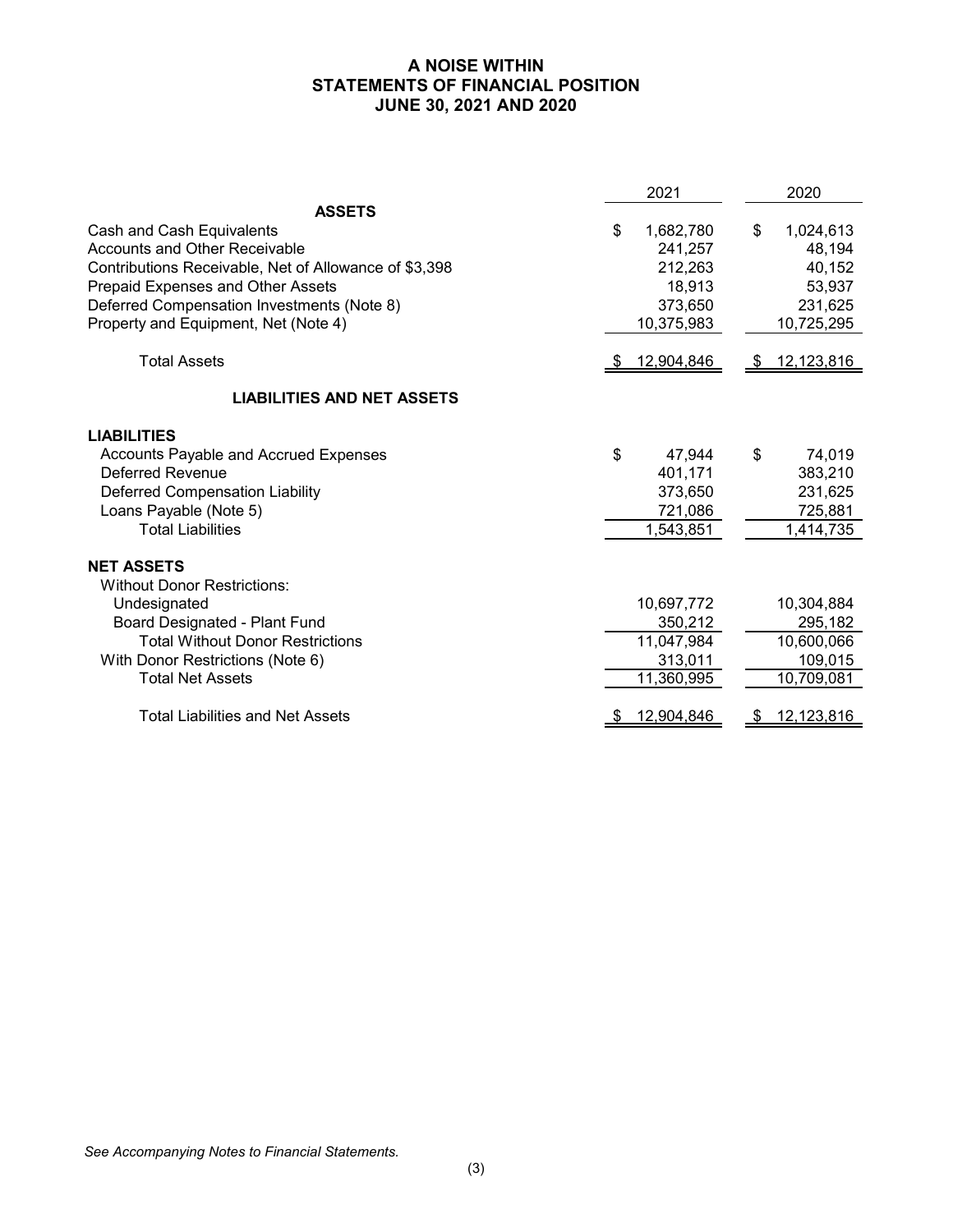### **A NOISE WITHIN STATEMENT OF ACTIVITIES YEAR ENDED JUNE 30, 2021 (WITH SUMMARIZED COMPARATIVE INFORMATION FOR 2020)**

|                                         | <b>Without Donor</b>   | With Donor    | 2021             | 2020             |
|-----------------------------------------|------------------------|---------------|------------------|------------------|
| <b>REVENUES AND SUPPORT</b>             | Restrictions           | Restrictions  | Total            | Total            |
| Revenues:                               |                        |               |                  |                  |
| <b>Ticket Sales</b>                     | \$<br>24,672           | \$            | \$<br>24,672     | \$<br>1,052,920  |
| <b>Education Programs</b>               | 99,838                 |               | 99,838           | 63,986           |
| Other Income                            | 16,249                 |               | 16,249           | 80,080           |
|                                         | 140,759                |               | 140,759          | 1,196,986        |
| Support:                                |                        |               |                  |                  |
| <b>Contributions and Grants</b>         | 1,301,937              | 266,476       | 1,568,413        | 1,303,329        |
| <b>Government Assistance</b>            | 853,452                |               | 853,452          |                  |
| Special Event, Net                      | 144,102                |               | 144,102          | 158,807          |
| Interest Income                         | 346                    |               | 346              | 3,624            |
|                                         | 2,299,837              | 266,476       | 2,566,313        | 1,465,760        |
| Net Assets Released from Restrictions   | 62,480                 | (62, 480)     |                  |                  |
| <b>Total Revenue and Support</b>        | 2,503,076              | 203,996       | 2,707,072        | 2,662,746        |
| <b>EXPENSES</b>                         |                        |               |                  |                  |
| Program:                                |                        |               |                  |                  |
| <b>Theatre Productions</b>              | 813,886                |               | 813,886          | 1,571,182        |
| <b>Education Programs</b>               | 426,931                |               | 426,931          | 960,526          |
|                                         | $\overline{1,240,817}$ |               | 1,240,817        | 2,531,708        |
| <b>Supporting Services:</b>             |                        |               |                  |                  |
| <b>General and Administrative</b>       | 219,145                |               | 219,145          | 258,139          |
| <b>Fundraising and Development</b>      | 218,941                |               | 218,941          | 239,488          |
|                                         | 438,086                |               | 438,086          | 497,627          |
| <b>Total Expenses</b>                   |                        |               |                  |                  |
| <b>Before Depreciation and Interest</b> | 1,678,903              |               | 1,678,903        | 3,029,335        |
| Change in Net Assets                    |                        |               |                  |                  |
| <b>Before Depreciation and Interest</b> | 824,173                | 203,996       | 1,028,169        | (366, 589)       |
| Depreciation                            | (359, 628)             |               | (359, 628)       | (359, 579)       |
| Interest                                | (16, 627)              |               | (16, 627)        | (17, 169)        |
| <b>CHANGE IN NET ASSETS</b>             | 447,918                | 203,996       | 651,914          | (743, 337)       |
| Net Assets - Beginning of Year          | 10,600,066             | 109,015       | 10,709,081       | 11,452,418       |
| <b>NET ASSETS - END OF YEAR</b>         | 11,047,984<br>\$       | 313,011<br>\$ | 11,360,995<br>\$ | 10,709,081<br>\$ |

*See Accompanying Notes to Financial Statements.*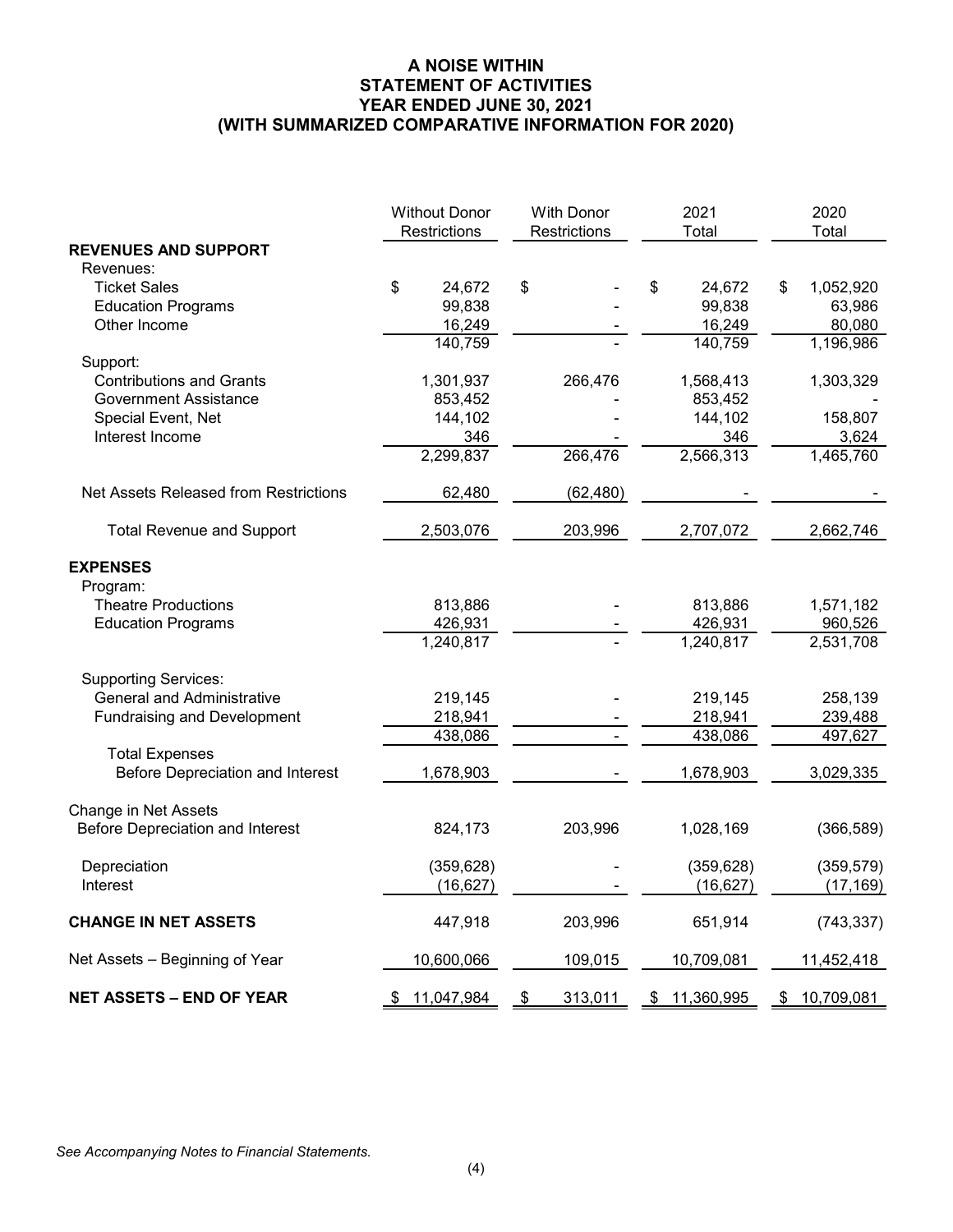# **A NOISE WITHIN STATEMENT OF ACTIVITIES YEAR ENDED JUNE 30, 2020**

|                                                         | <b>Without Donor</b> |    | <b>With Donor</b> |    |                      |  |
|---------------------------------------------------------|----------------------|----|-------------------|----|----------------------|--|
|                                                         | Restrictions         |    | Restrictions      |    | Total                |  |
| <b>REVENUES AND SUPPORT</b>                             |                      |    |                   |    |                      |  |
| Revenues:<br><b>Ticket Sales</b>                        | \$<br>1,052,920      | \$ |                   | \$ | 1,052,920            |  |
| <b>Education Programs</b>                               | 63,986               |    |                   |    | 63,986               |  |
| Other Income                                            | 80,080               |    |                   |    | 80,080               |  |
|                                                         | 1,196,986            |    |                   |    | 1,196,986            |  |
| Support:                                                |                      |    |                   |    |                      |  |
| <b>Contributions and Grants</b>                         | 1,246,270            |    | 57,059            |    | 1,303,329            |  |
| Special Event, Net                                      | 158,807              |    |                   |    | 158,807              |  |
| Interest income                                         | 3,624                |    |                   |    | 3,624                |  |
|                                                         | 1,408,701            |    | 57,059            |    | 1,465,760            |  |
| Net Assets Released from Restrictions                   | 282,871              |    | (282, 871)        |    |                      |  |
| <b>Total Revenue and Support</b>                        | 2,888,558            |    | (225, 812)        |    | 2,662,746            |  |
| <b>EXPENSES</b>                                         |                      |    |                   |    |                      |  |
| Program:                                                |                      |    |                   |    |                      |  |
| <b>Theatre Productions</b><br><b>Education Programs</b> | 1,571,182            |    |                   |    | 1,571,182            |  |
|                                                         | 960,526<br>2,531,708 |    |                   |    | 960,526<br>2,531,708 |  |
| <b>Supporting Services:</b>                             |                      |    |                   |    |                      |  |
| <b>General and Administrative</b>                       | 258,139              |    |                   |    | 258,139              |  |
| <b>Fundraising and Development</b>                      | 239,488              |    |                   |    | 239,488              |  |
|                                                         | 497,627              |    |                   |    | 497,627              |  |
| <b>Total Expenses</b>                                   |                      |    |                   |    |                      |  |
| Before Depreciation and Interest                        | 3,029,335            |    |                   |    | 3,029,335            |  |
| Change in Net Assets                                    |                      |    |                   |    |                      |  |
| Before Depreciation and Interest                        | (140, 777)           |    | (225, 812)        |    | (366, 589)           |  |
| Depreciation                                            | (359, 579)           |    |                   |    | (359, 579)           |  |
| Interest                                                | (17, 169)            |    |                   |    | (17, 169)            |  |
| <b>NET CHANGE IN NET ASSETS</b>                         | (517, 525)           |    | (225, 812)        |    | (743, 337)           |  |
| Net Assets - Beginning of Year                          | 11,117,591           |    | 334,827           |    | 11,452,418           |  |
| <b>NET ASSETS - END OF YEAR</b>                         | 10,600,066           | \$ | 109,015           | \$ | 10,709,081           |  |

*See Accompanying Notes to Financial Statements.*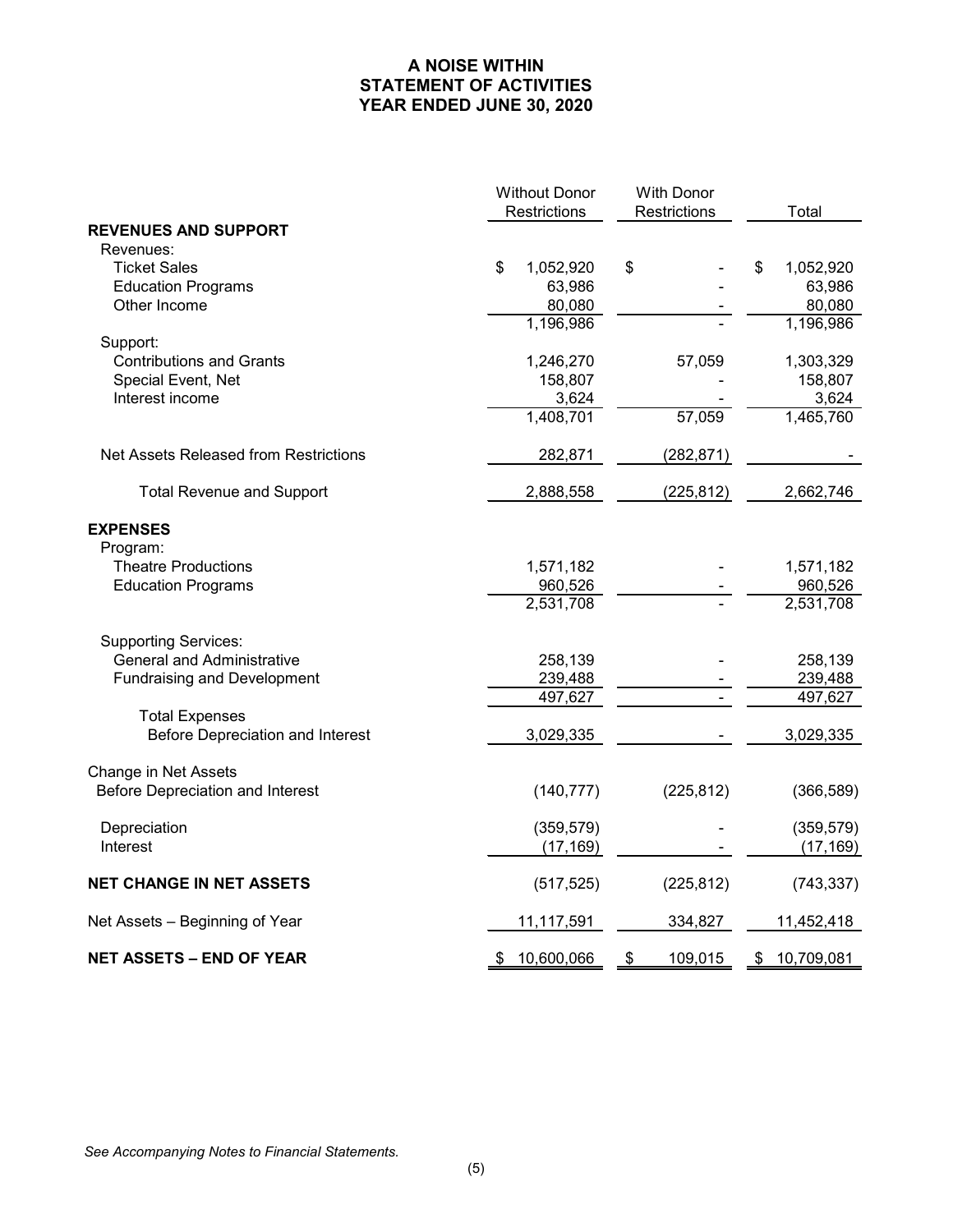#### **A NOISE WITHIN STATEMENT OF FUNCTIONAL EXPENSES YEAR ENDED JUNE 30, 2021 (WITH SUMMARIZED COMPARATIVE INFORMATION FOR 2020)**

|                                                        | 2021           |             |                  |          |            |             |     |             |    |           |    |           |
|--------------------------------------------------------|----------------|-------------|------------------|----------|------------|-------------|-----|-------------|----|-----------|----|-----------|
|                                                        |                |             | Program Services |          |            |             |     |             |    |           |    |           |
|                                                        | <b>Theater</b> |             | Education        |          | Management |             |     |             |    |           |    | 2020      |
|                                                        |                | Productions |                  | Programs |            | and General |     | Fundraising |    | Total     |    | Total     |
| <b>Salaries and Benefits</b>                           |                | 539,800     | \$               | 258,226  | \$         | 161,097     | \$  | 203,136     | \$ | 1,162,259 | \$ | ,887,998  |
| <b>Production Artistic and Technical Fees</b>          |                | 38,974      |                  | 19,200   |            | 42          |     | 42          |    | 58,258    |    | 142,014   |
| Production Supplies, Material and Expenses             |                | 29,341      |                  | 14,451   |            |             |     |             |    | 43,792    |    | 142,005   |
| Royalties and Fees                                     |                | 6,869       |                  | 3,383    |            |             |     |             |    | 10,252    |    | 53,349    |
| <b>Education Related Expenses</b>                      |                |             |                  | 29,466   |            |             |     |             |    | 29,466    |    | 52,040    |
| Marketing and Public Relations                         |                | 22,289      |                  | 9,251    |            | 552         |     | 4,607       |    | 36,699    |    | 284,186   |
| Merchant and Bank Charges                              |                | 24,865      |                  | 14,919   |            | 4,973       |     | 4,973       |    | 49,730    |    | 88,367    |
| <b>Professional Fees</b>                               |                | 16,378      |                  | 8,189    |            | 20,765      |     |             |    | 45,332    |    | 60,358    |
| <b>Utilities</b>                                       |                | 56,203      |                  | 28,102   |            | 9,367       |     |             |    | 93,672    |    | 100,862   |
| Repairs and Maintenance                                |                | 24,994      |                  | 12,497   |            | 4,166       |     |             |    | 41,657    |    | 51,763    |
| Insurance and Taxes                                    |                | 30,803      |                  | 15,401   |            | 5,134       |     |             |    | 51,338    |    | 99,067    |
| <b>Office Expenses</b>                                 |                | 23,370      |                  | 13,846   |            | 13,049      |     | 6,183       |    | 56,448    |    | 67,326    |
| <b>Total Expenses Before Depreciation and Interest</b> | S              | 813,886     |                  | 426,931  |            | 219,145     | \$. | 218,941     |    | 1,678,903 |    | 3,029,335 |
| Depreciation                                           | \$             | 215,777     | \$               | 107,888  | \$         | 35,963      | \$  |             | \$ | 359,628   | \$ | 359,579   |
| Interest                                               |                | 9,976       |                  | 4,988    |            | 1,663       |     |             |    | 16,627    |    | 17,169    |
| <b>Total Expenses Before Special Events Costs</b>      |                | 1,039,639   |                  | 539,807  |            | 256,771     | \$  | 218,941     |    | 2,055,158 | \$ | 3,406,083 |
| <b>Special Events Costs</b>                            | \$             |             | S                |          | \$         |             | \$  | 16,453      | \$ | 16,453    | \$ | 8,001     |
| <b>Cost of Concessions Sales</b>                       |                |             |                  |          |            |             |     |             |    |           |    | 15,715    |
| <b>Total Expenses</b>                                  |                | 1,039,639   | \$               | 539,807  | \$         | 256,771     |     | 235,394     | \$ | 2,071,611 | \$ | 3,429,799 |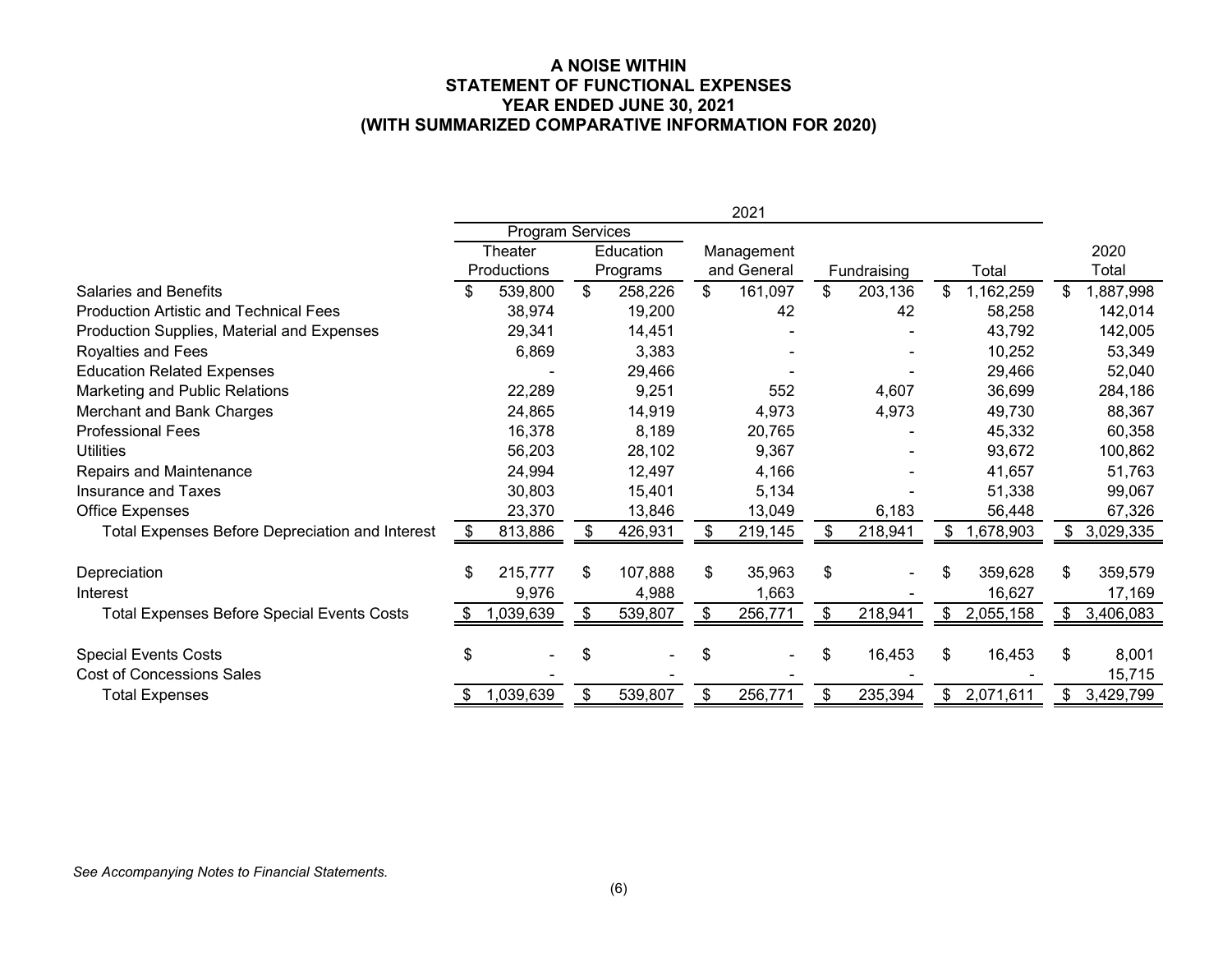### **A NOISE WITHIN STATEMENT OF FUNCTIONAL EXPENSES YEAR ENDED JUNE 30, 2020**

|                                                        | <b>Program Services</b> |           |              |           |    |             |               |             |     |           |  |
|--------------------------------------------------------|-------------------------|-----------|--------------|-----------|----|-------------|---------------|-------------|-----|-----------|--|
|                                                        | Theater                 |           |              | Education |    | Management  |               |             |     |           |  |
|                                                        | Productions             |           | Programs     |           |    | and General |               | Fundraising |     | Total     |  |
| <b>Salaries and Benefits</b>                           |                         | 953,839   | $\mathbb{S}$ | 564,370   | \$ | 167,280     | \$            | 202,509     | \$  | 1,887,998 |  |
| <b>Production Artistic and Technical Fees</b>          |                         | 95,037    |              | 46,817    |    | 80          |               | 80          |     | 142,014   |  |
| Production Supplies, Material and Expenses             |                         | 95,143    |              | 46,862    |    |             |               |             |     | 142,005   |  |
| Royalties and Fees                                     |                         | 35,744    |              | 17,605    |    |             |               |             |     | 53,349    |  |
| <b>Education Related Expenses</b>                      |                         |           |              | 52,040    |    |             |               |             |     | 52,040    |  |
| Marketing and Public Relations                         |                         | 160,673   |              | 111,650   |    | 404         |               | 11,459      |     | 284,186   |  |
| Merchant and Bank Charges                              |                         | 44,183    |              | 26,510    |    | 8,837       |               | 8,837       |     | 88,367    |  |
| <b>Professional Fees</b>                               |                         | 19,415    |              | 9,707     |    | 21,236      |               | 10,000      |     | 60,358    |  |
| <b>Utilities</b>                                       |                         | 60,517    |              | 30,259    |    | 10,086      |               |             |     | 100,862   |  |
| Repairs and Maintenance                                |                         | 31,058    |              | 15,529    |    | 5,176       |               |             |     | 51,763    |  |
| Insurance and Taxes                                    |                         | 59,440    |              | 29,720    |    | 9,907       |               |             |     | 99,067    |  |
| <b>Office Expenses</b>                                 |                         | 16,133    |              | 9,457     |    | 35,133      |               | 6,603       |     | 67,326    |  |
| <b>Total Expenses Before Depreciation and Interest</b> | - \$                    | ,571,182  | S.           | 960,526   | S. | 258,139     | \$            | 239,488     | S   | 3,029,335 |  |
| Depreciation                                           | \$                      | 215,747   | \$           | 107,874   | \$ | 35,958      | \$            |             | \$. | 359,579   |  |
| Interest                                               |                         | 10,302    |              | 5,150     |    | 1,717       |               |             |     | 17,169    |  |
| <b>Total Expenses Before Special Events Costs</b>      |                         | ,797,231  | \$.          | ,073,550  |    | 295,814     | \$            | 239,488     |     | 3,406,083 |  |
| <b>Special Events Costs</b>                            | \$                      |           | S            |           | \$ |             | \$            | 7,995       | \$  | 7,995     |  |
| <b>Cost of Concessions Sales</b>                       |                         | 15,715    |              |           |    |             |               |             |     | 15,715    |  |
| <b>Total Expenses</b>                                  |                         | 1,812,946 | S.           | 1,073,550 | \$ | 295,814     | $\frac{1}{2}$ | 247,483     | \$  | 3,429,793 |  |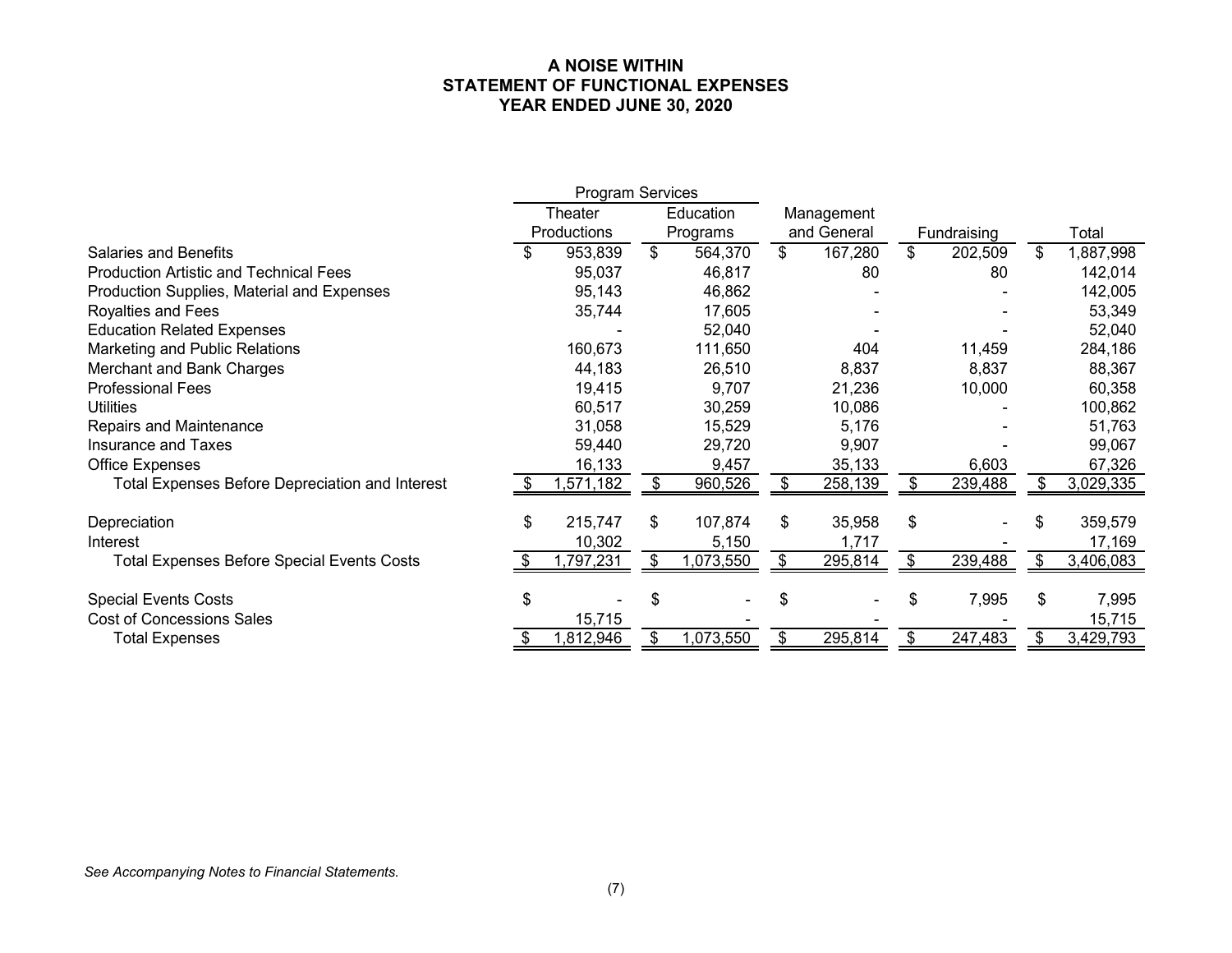# **A NOISE WITHIN STATEMENTS OF CASH FLOWS YEARS ENDED JUNE 30, 2021 AND 2020**

|                                                                          |    | 2021       | 2020 |            |  |
|--------------------------------------------------------------------------|----|------------|------|------------|--|
| <b>CASH FLOWS FROM OPERATING ACTIVITIES</b>                              |    |            |      |            |  |
| Change in Net Assets                                                     | \$ | 651,914    | \$   | (743, 337) |  |
| Adjustments to Reconcile Change in Net Assets to                         |    |            |      |            |  |
| Net Cash Provided (Used) by Operating Activities:                        |    |            |      |            |  |
| Depreciation                                                             |    | 359,628    |      | 359,579    |  |
| PPP Loan Forgiveness                                                     |    | (409, 400) |      |            |  |
| Changes in Assets and Liabilities:                                       |    |            |      |            |  |
| Contributions Receivable, Net                                            |    | (172, 111) |      | 346,591    |  |
| <b>Accounts and Other Receivable</b>                                     |    | (193,063)  |      | (35, 135)  |  |
| Prepaid Expenses and Other Assets                                        |    | 35,024     |      | 71,918     |  |
| <b>Deferred Compensation Investment</b>                                  |    | (142, 025) |      | 58,163     |  |
| <b>Accounts Payable and Accrued Expenses</b>                             |    | (26, 075)  |      | (7,655)    |  |
| <b>Deferred Revenue</b>                                                  |    | 17,961     |      | (16, 621)  |  |
| <b>Deferred Compensation Liability</b>                                   |    | 142,025    |      | (58, 163)  |  |
| Net Cash Provided (Used) by Operating Activities                         |    | 263,878    |      | (24, 660)  |  |
| <b>CASH FLOWS FROM INVESTING ACTIVITIES</b>                              |    |            |      |            |  |
| Purchase of Property and Equipment                                       |    | (10, 316)  |      | (51, 227)  |  |
| <b>CASH FLOWS FROM FINANCING ACTIVITIES</b>                              |    |            |      |            |  |
| Principal Payments on Loans Payable                                      |    | (42, 134)  |      | (37,669)   |  |
| Proceed from Loans Payable                                               |    | 446,739    |      | 409,400    |  |
| Net Cash Provided by Financing Activities                                |    | 404,605    |      | 371,731    |  |
| <b>NET CHANGE IN CASH AND CASH EQUIVALENTS</b>                           |    | 658,167    |      | 295,844    |  |
| Cash and Cash Equivalents - Beginning of Year                            |    | 1,024,613  |      | 728,769    |  |
| CASH AND CASH EQUIVALENTS - END OF YEAR                                  |    | 1,682,780  | -5   | 1,024,613  |  |
| SUPPLEMENTAL DISCLOSURE OF CASH FLOW INFORMATION<br><b>Interest Paid</b> | \$ | 16,627     | \$   | 17,169     |  |

*See Accompanying Notes to Financial Statements.*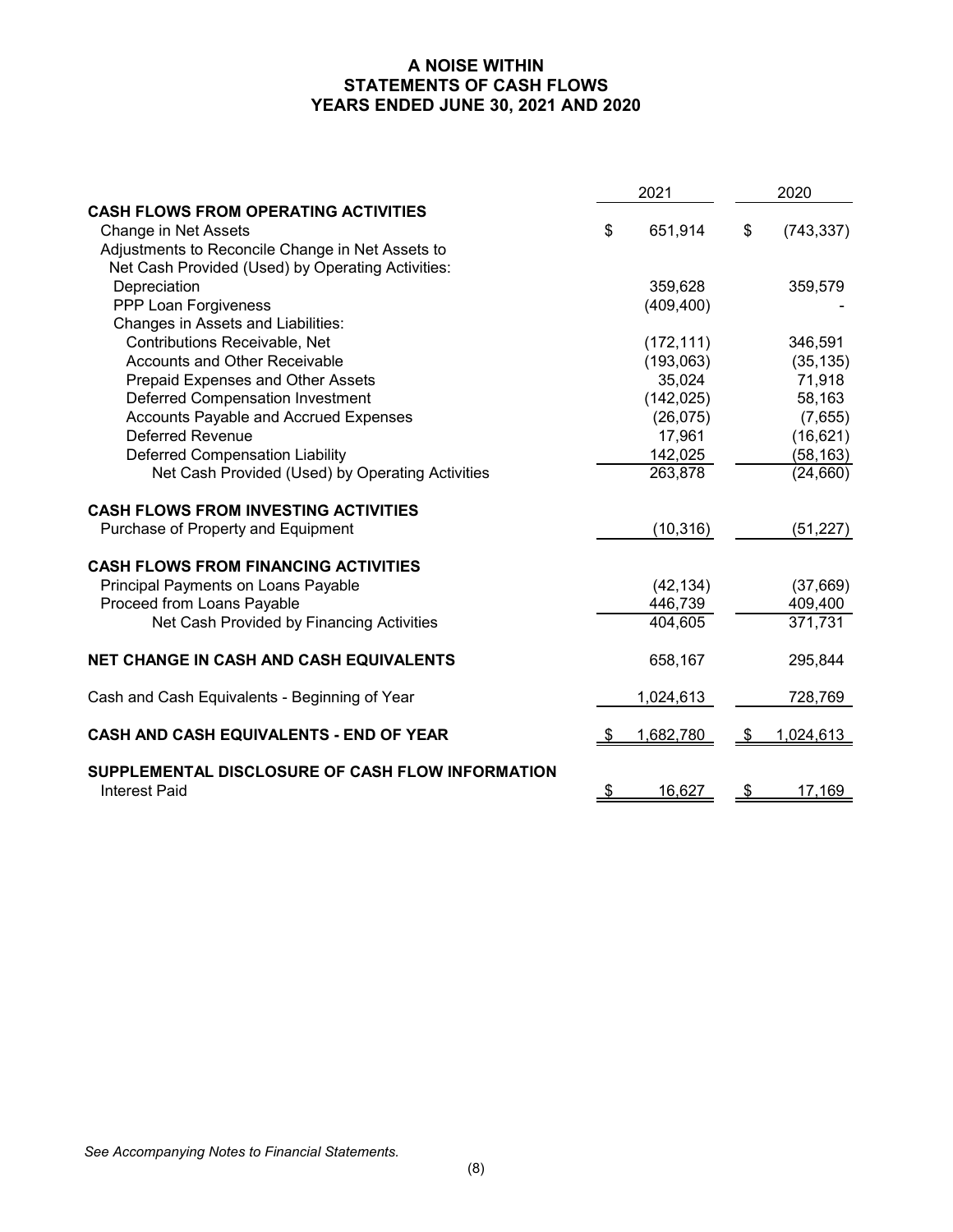#### **NOTE 1 ORGANIZATION**

A Noise Within (the Organization) is a California public benefit corporation organized in 1992 which operates a classical theatre company in Pasadena, California. The Organization produces classic theatre as an essential means to enrich our community by embracing universal human experiences, expanding personal awareness and challenging individual perspectives.

#### **NOTE 2 SUMMARY OF SIGNIFICANT ACCOUNTING POLICIES**

#### **Financial Statement Presentation**

The financial statements of the Organization have been prepared on the accrual basis of accounting to conform to generally accepted accounting principles in the United States of America (U.S. GAAP) as applicable to nonprofit entities. Net assets, revenues, expenses, gains, and losses are classified based on the existence or absence of donor-imposed restrictions. Accordingly, net assets of the Organization and changes therein have been classified and are reported as follows:

*Net Assets Without Donor Restrictions* – Net assets without donor restrictions are resources available to support operations, including donor-restricted contributions whose restrictions are met in the same reporting period and net assets designated by the board of directors for specific purposes. The Board of Directors has designated a plant fund for the use of major facilities expenses.

*Net Assets With Donor Restrictions* – Net assets subject to donor- (or certain grantor-) imposed restrictions that are temporary in nature, such as those that will be met by the passage of time or other events specified by the donor. Donor-imposed restrictions are released when a restriction expires, that is, when the stipulated time has elapsed, when the stipulated purpose for which the resource was restricted has been fulfilled, or both.

#### **Revenue Recognition**

Ticket revenue is recognized at a point in time of the related performance. Payments for ticket sales for performances that occur subsequent to year-end are shown as deferred revenue.

Education program revenue is recognized in the period during which the academic services are rendered (over time).

Contributions revenues are reported as increases in net assets without donor restrictions unless use of the related assets is limited by donor-imposed restrictions.

#### **Cash and Cash Equivalents**

Cash and cash equivalents include operating cash and plant fund, which is invested in money market funds.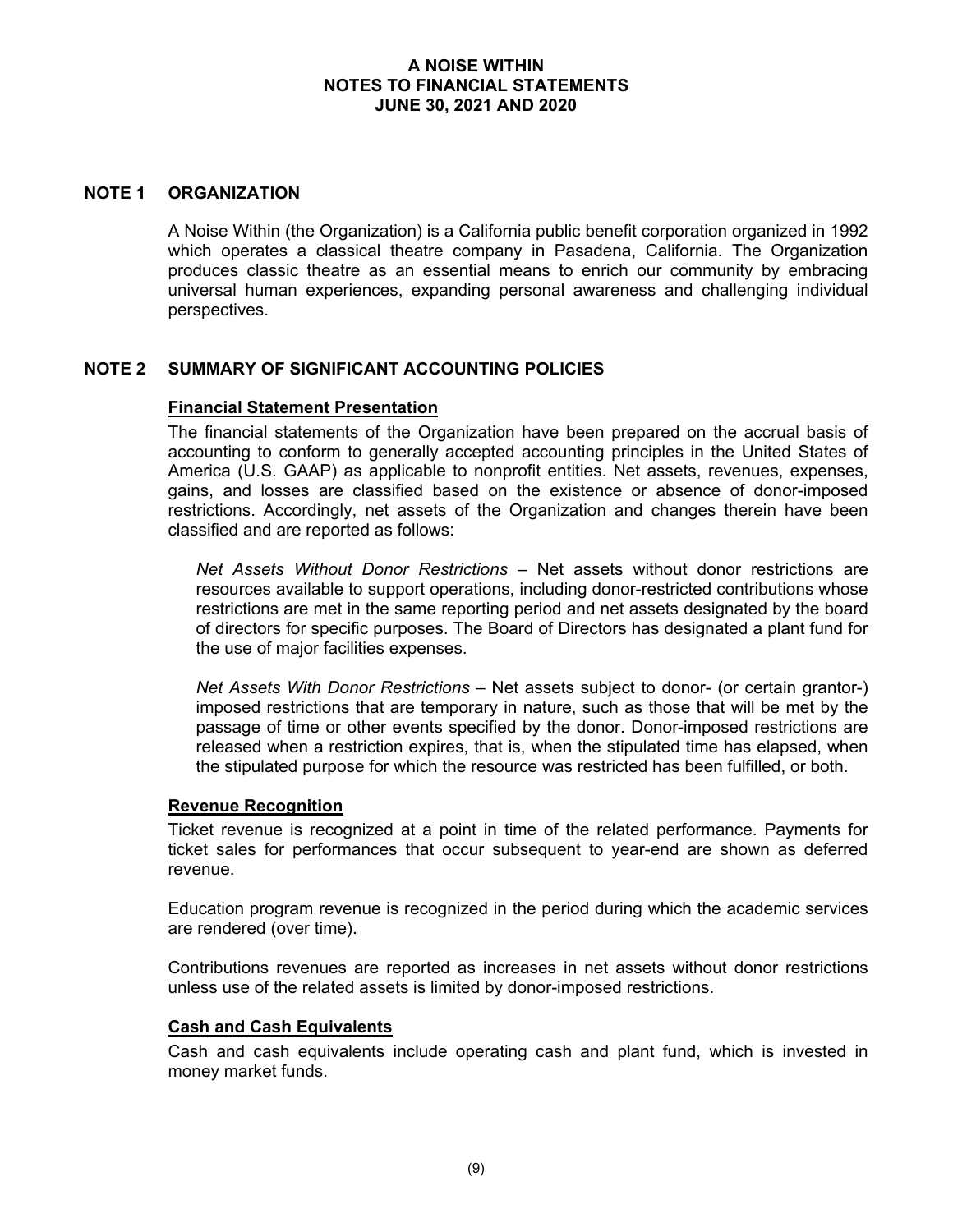## **NOTE 2 SUMMARY OF SIGNIFICANT ACCOUNTING POLICIES (CONTINUED)**

#### **Accounts and Other Receivable**

Accounts and other receivable are valued at net realized value. During the year ended June 30, 2021, the Organization received \$444,052 employee retention tax credit created by the Coronavirus Aid, Relief, and Economic Security (CARES) Act, which is included in government assistance in the accompanying statements of activities. At June 30, 2021, Accounts and other receivable includes \$218,549 receivable from employee retention tax credit and \$22,708 program related receivable. Management believes that all accounts and other receivable are fully collectible as of June 30, 2021 and 2020.

#### **Deferred Compensation Investments**

Deferred compensation investments are stated at fair value which is based on quoted market prices.

#### **Property and Equipment**

Property and equipment which is purchased or constructed is stated at cost; assets acquired by gift are stated at fair value at the date of acquisition. The Organization capitalizes property and equipment purchases of \$5,000 or more. The Organization uses the straightline method for the computation of depreciation of long-lived assets according to the following schedule of useful lives:

| <b>Building</b>              | 40 Years      |
|------------------------------|---------------|
| <b>Building improvements</b> | 5 to 20 Years |
| Furniture and equipment      | 5 to 10 Years |
| Website                      | 3 Years       |

The Organization reviews long-lived assets for impairment whenever events or changes in circumstances indicate that the carrying value of an asset may not be recoverable. Impairment losses, if any, are recognized when estimated future cash flows (undiscounted and without interest charges) derived from such assets are less than their carrying values. Management believes no such impairment occurred during the years ended June 30, 2021 and 2020.

#### **Contributions and Grants**

Unconditional promises to give are recorded as contribution receivables and revenues. For financial reporting purposes, the Organization distinguishes between contributions without donor restrictions and contributions with donor restrictions. Contributions on which donors have imposed restrictions which limit the use of the donated assets are reported as restricted. When such donor-imposed restrictions are met in subsequent reporting periods, net assets with donor restrictions are reclassified to net assets without donor restrictions and reported as net assets released from restrictions. Contributed assets for which donors have not stipulated restrictions, as well as contributions on which donors have placed restrictions which are met within the same reporting period, are reported as contributions without donor restrictions.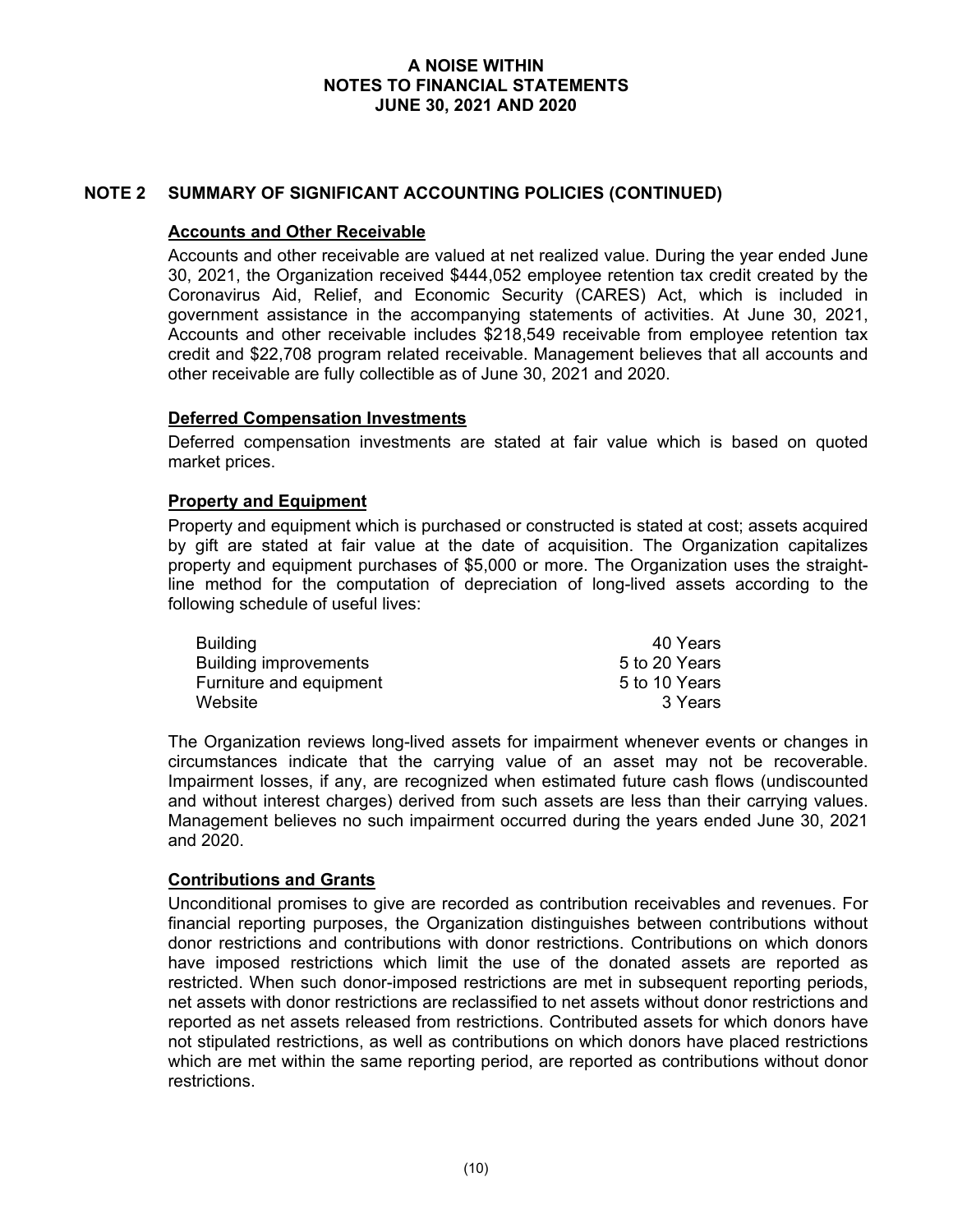## **NOTE 2 SUMMARY OF SIGNIFICANT ACCOUNTING POLICIES (CONTINUED)**

Unconditional promises that are expected to be collected within one year are recorded at net realizable value. Unconditional promises that are expected to be collected in future years are recorded at the present value of their estimated future cash flows. As of June 30, 2021 and 2020, contributions receivable is expected to be collected within one year. An allowance for uncollectible contributions receivable may be estimated by management, based on such factors as prior collection history, type of contribution, and the nature of the fundraising activity. Conditional promises to give are not included as support until the conditions are substantially met. During the years ended June 30, 2021 and 2020, the Organization did not receive any conditional promises.

### **Functional Expense Allocation Methodology**

The Organization's estimate of the functional expenses shared between program, management and general, and fundraising is based on a reasonable and consistent basis. Salaries and related expenses are allocated based upon management's estimated time expended by the employees. Facility related expenses, such as depreciation and utilities, are allocated based on the estimated facility square footage usage. Other expenses are allocated according to the Organization's estimates or on a direct basis.

### **Use of Estimates**

The preparation of financial statements in conformity with U.S. GAAP requires management to make estimates and assumptions that affect certain reported amounts and disclosures in the financial statements. Such estimates primarily relate to unsettled transactions and events as of the date of the financial statements. Accordingly, upon settlement, actual results may differ from estimated amounts.

#### **Fair Value Measurements**

FASB Accounting Standards Codification 820, *Fair Value Measurements and Disclosures (ASC 820)* establish a hierarchal disclosure framework which prioritizes and ranks the level of market price observability used in measuring fair value. This hierarchy prioritizes the inputs to valuation techniques used to measure fair value into three levels:

Level 1 – Quoted market prices are available in active market for identical assets or liabilities as of the reporting date.

Level 2 – Pricing inputs are other than quoted prices in active markets, which are either directly or indirectly observable as of the reporting date, and fair value is determined through the use of models or other valuation methodologies. A significant adjustment to a Level 2 input could result in the Level 2 measurement becoming a Level 3 measurement.

Level 3 – Pricing inputs are unobservable and shall be used to measure fair value to the extent that observable inputs are not available. The inputs into the determination of fair value are based upon the best information available and require significant management judgment or estimation.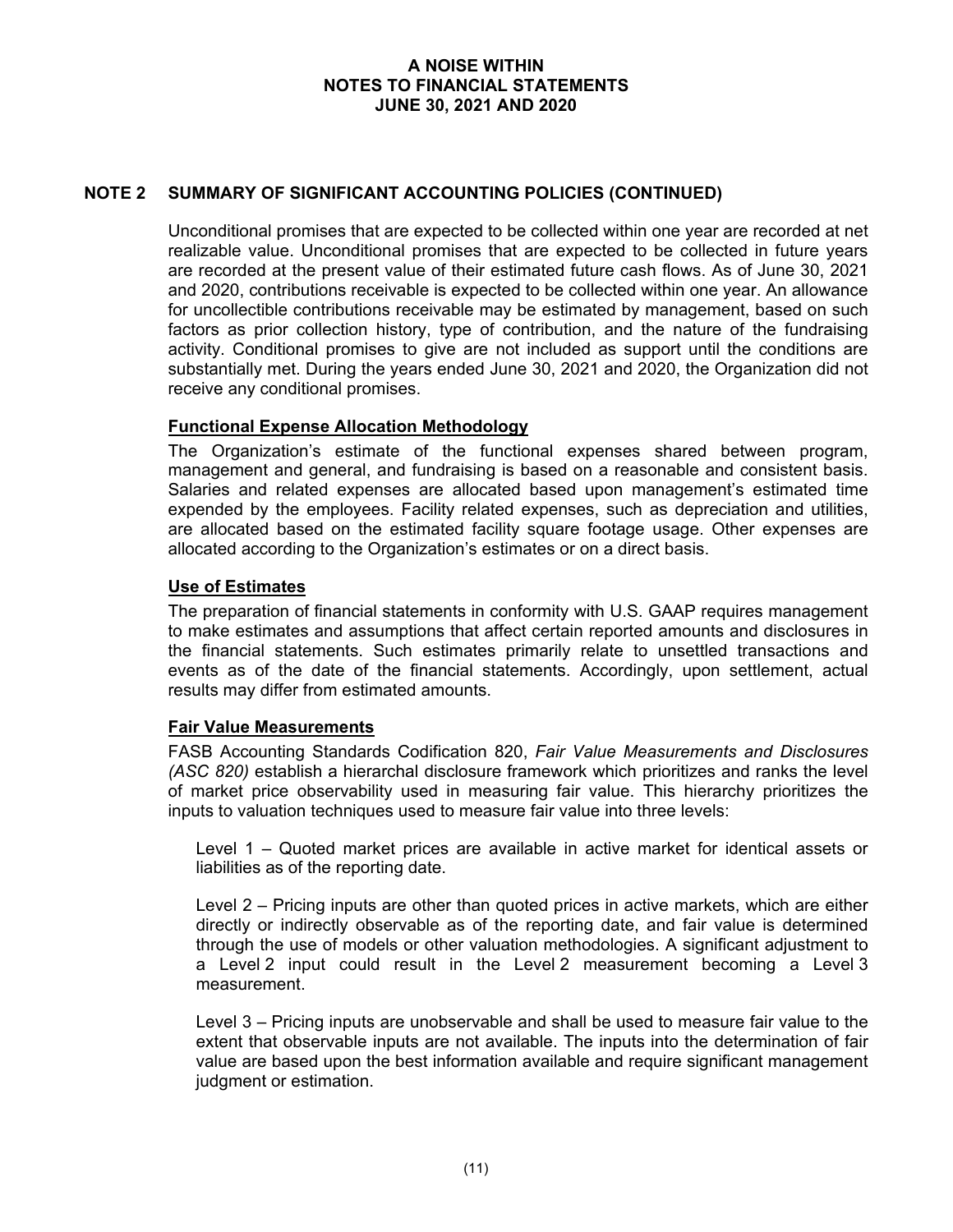### **NOTE 2 SUMMARY OF SIGNIFICANT ACCOUNTING POLICIES (CONTINUED)**

In certain cases, the inputs used to measure fair value may fall into different levels of the fair value hierarchy. In such cases, the level within the fair value hierarchy is based on the lowest level of input that is significant to the fair value measurement.

### **Concentration of Credit Risk**

Financial instruments that potentially subject the Organization to concentration of credit risk are cash, investments, and receivables. The Organization's cash and investments are held by major financial institutions insured by Federal Deposit Insurance Corporation and Securities Investor Protection Corporation up to their statutory limits. Concentrations of credit risk for student receivables are generally limited due to the dispersion over a wide creditor base.

#### **Income Taxes**

The Organization is a nonprofit, tax-exempt organization as described in Section  $501(c)(3)$ of the Internal Revenue Code (IRC) and is exempt from federal income and state franchise taxes on related income pursuant to Section 501(a) of IRC and similar provisions of the California Franchise Tax Code. The Organization does not engage in any significant unrelated trades or businesses. Accordingly, no provision for income taxes is required.

U.S. GAAP provide accounting and disclosure guidance about positions taken by an organization in its tax returns that might be uncertain. Management has considered its tax positions and believes all of the positions taken by the Organization are more likely than not to be sustained upon examination.

# **Reclassification**

Certain reclassifications of amount previously reported have been made to the accompanying financial statements to maintain consistency between years presented. The reclassifications had no impact on previously reported net assets and change in net assets.

#### **Subsequent Events**

In preparing these financial statements, the Organization has evaluated events and transactions for potential recognition or disclosure through December 28, 2021, the date the financial statements were available to be issued. Except as disclosed in Note 5, there were no subsequent events that would require additional adjustments or disclosures in these financial statements.

#### **New Accounting Pronouncements Adopted During the Year**

Management has completed its evaluation of the impact of adopting Accounting Standards Update (ASU) 2014-09, *Revenue from Contracts with Customers (Topic 606),* on the Organization's financial statements and internal revenue recognition policies. The majority of the Organization's revenue recognition policies will not be impacted or will be minimally impacted by the new standard. The Organization adopted this ASU on July 1, 2020, using the modified retrospective approach and noted no changes to the previously issued audited financial statements.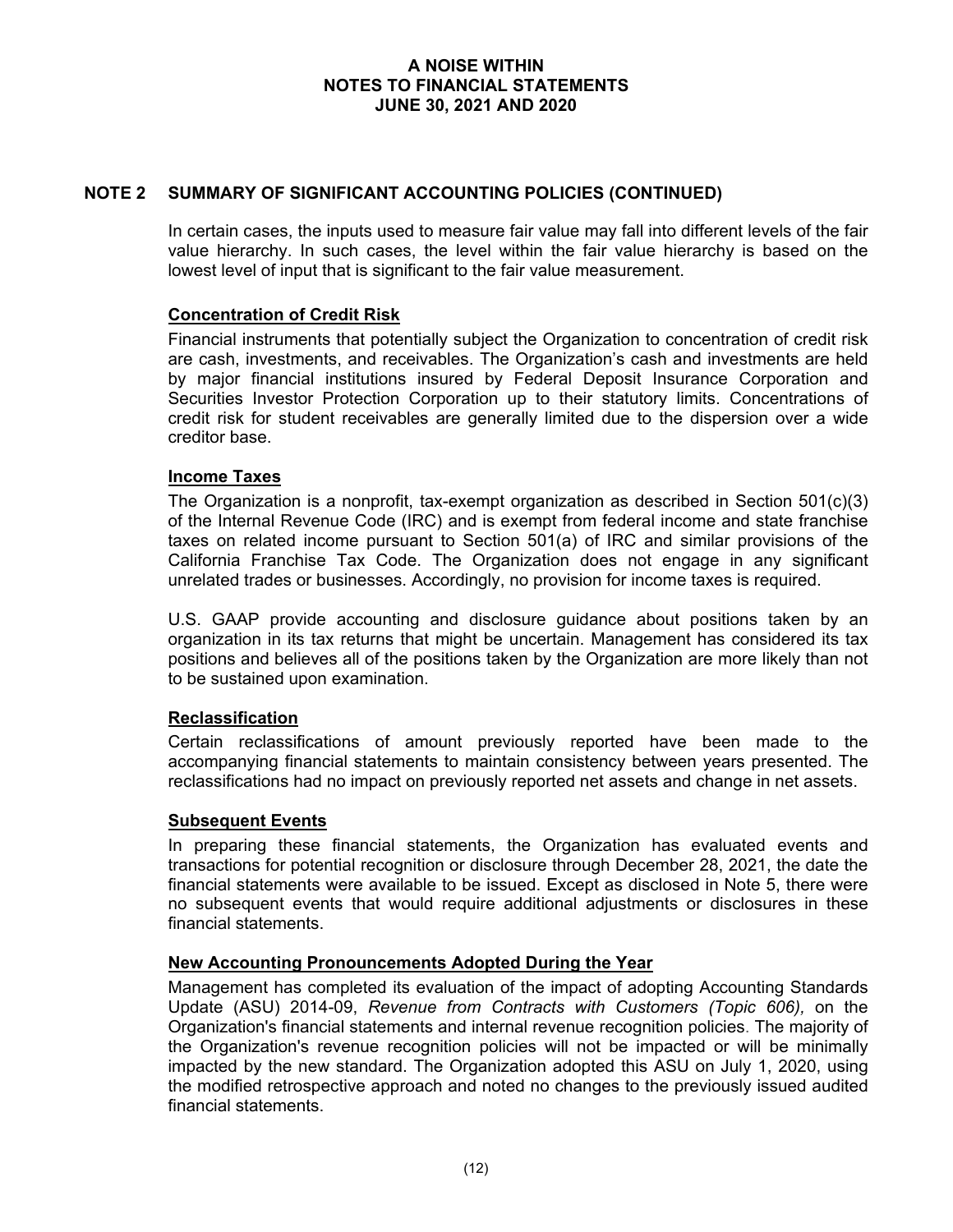# **NOTE 3 LIQUIDITY AND AVAILABILITY**

Financial assets available for general expenditure, that is, without donor or other restrictions limiting their use, within one year of the statement of financial position date, comprise the following:

|                                                  |   | 2021       | 2020            |
|--------------------------------------------------|---|------------|-----------------|
| Cash and Cash Equivalents                        | S | 1,682,780  | \$<br>1,024,613 |
| Accounts and Other Receivable                    |   | 241,257    | 48,194          |
| <b>Contributions Receivables Within One Year</b> |   | 212,263    | 40,152          |
| Total                                            |   | 2,136,300  | 1,112,959       |
| Less:                                            |   |            |                 |
| Donor Purpose-Restricted Net Assets              |   | (89, 535)  | (54, 956)       |
| <b>Board Designated Net Assets</b>               |   | (350, 212) | (295, 182)      |
| Total                                            |   | 1.696.553  | 762.821         |

The Organization regularly monitors liquidity required to meet its operating needs and other contractual commitments; cash in excess of daily requirements are invested in money market fund. Although the Organization does not intend to spend from its board-designated reserves, these amounts could be made available if necessary.

# **NOTE 4 PROPERTY AND EQUIPMENT**

At June 30, 2021 and 2020, property and equipment are as follows:

|                                     | 2021 |                   |  |              |              |  |    |            |  |  |
|-------------------------------------|------|-------------------|--|--------------|--------------|--|----|------------|--|--|
|                                     |      | Accumulated       |  |              |              |  |    |            |  |  |
|                                     |      | Cost              |  | Depreciation |              |  |    | Total      |  |  |
| Land                                | \$   | 2,013,000         |  | \$           |              |  | \$ | 2,013,000  |  |  |
| <b>Building and Improvements</b>    |      | 10,942,427        |  |              | 2,721,750    |  |    | 8,220,677  |  |  |
| <b>Furniture and Equipment</b>      |      | 531,594           |  |              | 389,288      |  |    | 142,306    |  |  |
| Website                             |      | 25,000            |  |              | 25,000       |  |    |            |  |  |
| <b>Total Property and Equipment</b> |      | <u>13,512,021</u> |  |              | 3,136,038    |  |    | 10,375,983 |  |  |
|                                     |      |                   |  |              | 2020         |  |    |            |  |  |
|                                     |      |                   |  |              | Accumulated  |  |    |            |  |  |
|                                     |      | Cost              |  |              | Depreciation |  |    | Total      |  |  |
| Land                                | \$   | 2,013,000         |  | \$           |              |  | \$ | 2,013,000  |  |  |
| <b>Building and Improvements</b>    |      | 10,942,427        |  |              | 2,415,493    |  |    | 8,526,934  |  |  |
| <b>Furniture and Equipment</b>      |      | 521,278           |  |              | 335,917      |  |    | 185,361    |  |  |
| Website                             |      | 25,000            |  |              | 25,000       |  |    |            |  |  |
| <b>Total Property and Equipment</b> |      | 13,501,705        |  |              | 2,776,410    |  |    | 10,725,295 |  |  |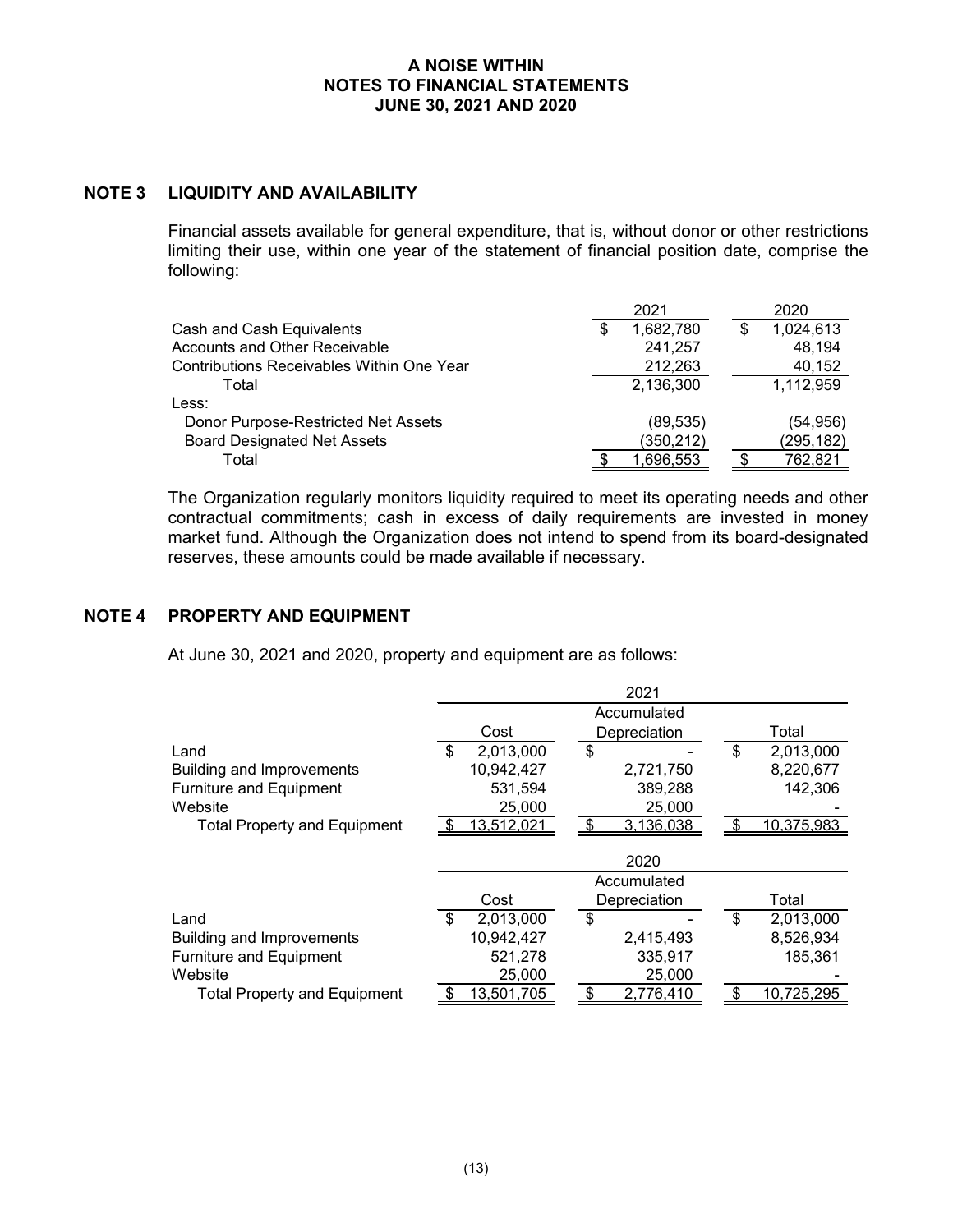### **NOTE 5 LOANS PAYABLE**

#### **Promissory Notes**

In June 2015, the Organization entered into a first promissory note with a bank in the amount of \$607,026, secured by the Organization's deed of trust. The first promissory note bears fixed interest rate at 5% with monthly installment of \$3,570 and a balloon payment of all unpaid balance at maturity. The first promissory note matures in June 2022. As of June 30, 2021 and 2020, the outstanding balance on this first promissory note was \$167,656 and \$201,055, respectively. During the years ended June 30, 2021 and 2020, interest expense was \$9,425 and \$11,101 on this promissory note, respectively.

In June 2020, the Organization entered into a secured second promissory note with the same bank in the amount of \$53,000, for the purpose of paying monthly payments of principal and interest of the first promissory note. The Organization received the proceed of the second promissory note on August 10, 2020. The second promissory note bears fixed interest rate at 3% with monthly principal and interest payment of \$295 and a balloon payment of all unpaid balance at maturity on June 2025. As of June 30, 2021, the outstanding balance on this second promissory note was \$51,170. During the year ended June 30, 2021, interest expense was \$1,416 on this promissory note.

### **Pathway Agreement**

In March 2018, the Organization entered into an unsecured reimbursement agreement with an unrelated entity in the amount of \$190,000 for a portion of costs relating to construction of a shared pedestrian walkway. The monthly payments are \$1,000 for 190 months. The reimbursement agreement is non-interest bearing and the Organization imputed interest at 5%. As of June 30, 2021 and 2020, the outstanding principal of this reimbursement agreement was \$108,521 and \$115,426, respectively. During the years ended June 30, 2021 and 2020, the imputed interest expense was \$5,786 and \$6,343, respectively.

# **PPP Loan**

In April 2020, the Organization received a loan in the amount of \$409,440 to fund payroll and other eligible expenses through the Paycheck Protection Program (PPP) created by the CARES Act. The loans are unsecured and guaranteed by the Small Business Administration (SBA).

In March 2021, the Organization received a second round of PPP loan in the amount of \$393,739 to fund payroll and other eligible expenses.

The original loan agreement was written prior to the PPP Flexibility Act of 2020 (June 5, 2020) and was due over 24 months deferred for six months. Subsequent to this, the law changed the loan deferral terms retroactively. The PPP Flexibility Act and subsequent regulations supersede the loan agreement. The PPP Loan bears interest at a fixed rate of 1.0% per annum, with the first six months of interest deferred and has a term of two years. Payment of principal and interest is deferred until the date on which the amount of forgiveness is remitted to the lender or, if the Organization fails to apply for forgiveness within 10 months after the covered period, then payment of principal and interest shall begin on that date.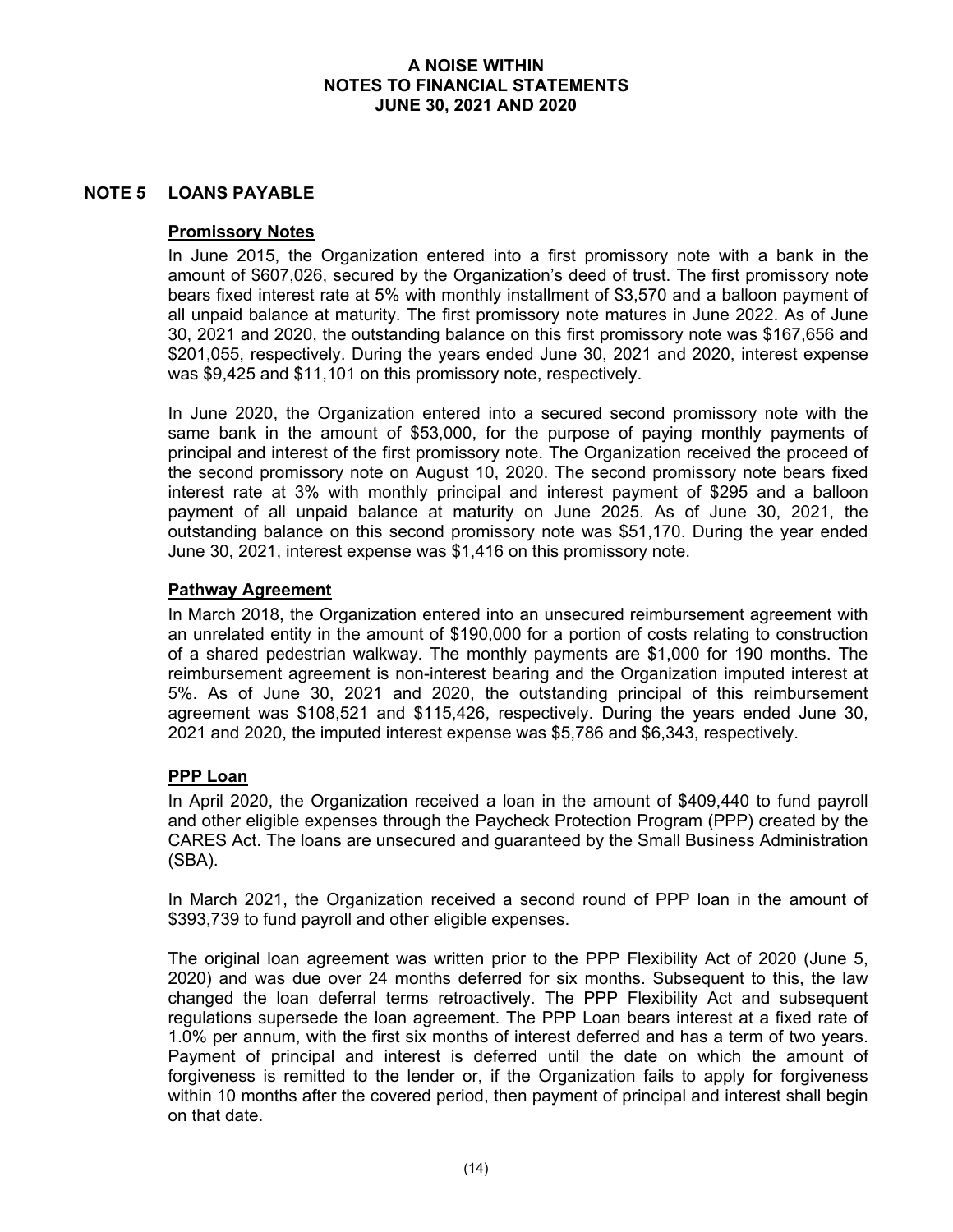## **NOTE 5 LOANS PAYABLE (CONTINUED)**

### **PPP Loan (Continued)**

The Organization is following ASC 470 Debt to account for the initial receipts related to the PPP Loan. On January 13, 2021, the SBA processed the Organization's first PPP Loan forgiveness application and loan proceeds were received by the bank from the SBA on this date. Therefore, the Organization was legally released from the debt and the loan forgiveness in the amount of \$409,400 was recorded as a gain on extinguishment of debt, which is included in government assistance in the statement of activities for the year ended June 30, 2021. On December 24, 2021, the SBA processed the Organization's second PPP Loan forgiveness application and the Organization was legally released from the debt and the loan forgiveness in the amount of \$393,739.

The SBA may review funding eligibility and usage of funds for compliance with program requirements based on dollar thresholds and other factors. The amount of liability, if any, from potential noncompliance cannot be determined with certainty; however, management is of the opinion that any review will not have a material adverse impact on the Organization's financial position.

# **Line of Credit**

In May 2016, the Organization entered into a \$200,000 line of credit agreement with a bank. Under the terms of the agreement, the line of credit bears interest rate at LIBOR plus 2.75% and expired in November 2020. The Organization did not renew the line of credit upon expiration. During the years ended June 30, 2021 and 2020, the Organization did not draw on this line of credit.

At June 30, 2021, future principal payments on the loans payable are as follows:

| Promissory          |    | Pathway     |    | <b>PPP</b> |               |               |
|---------------------|----|-------------|----|------------|---------------|---------------|
| Year Ending June 30 |    | <b>Note</b> |    | Agreement  | Loan          | Total         |
| 2022                | \$ | 169,669     | \$ | 6.540      | \$<br>393,739 | \$<br>569,948 |
| 2023                |    | 2,075       |    | 6,867      |               | 8,942         |
| 2024                |    | 2,135       |    | 7,210      |               | 9,345         |
| 2025                |    | 2,205       |    | 7,571      |               | 9,776         |
| 2026                |    | 42,743      |    | 7,950      |               | 50,693        |
| Thereafter          |    |             |    | 72,383     |               | 72,383        |
| Total               |    | 218,826     |    | 108,521    | 393,739       | 721,086       |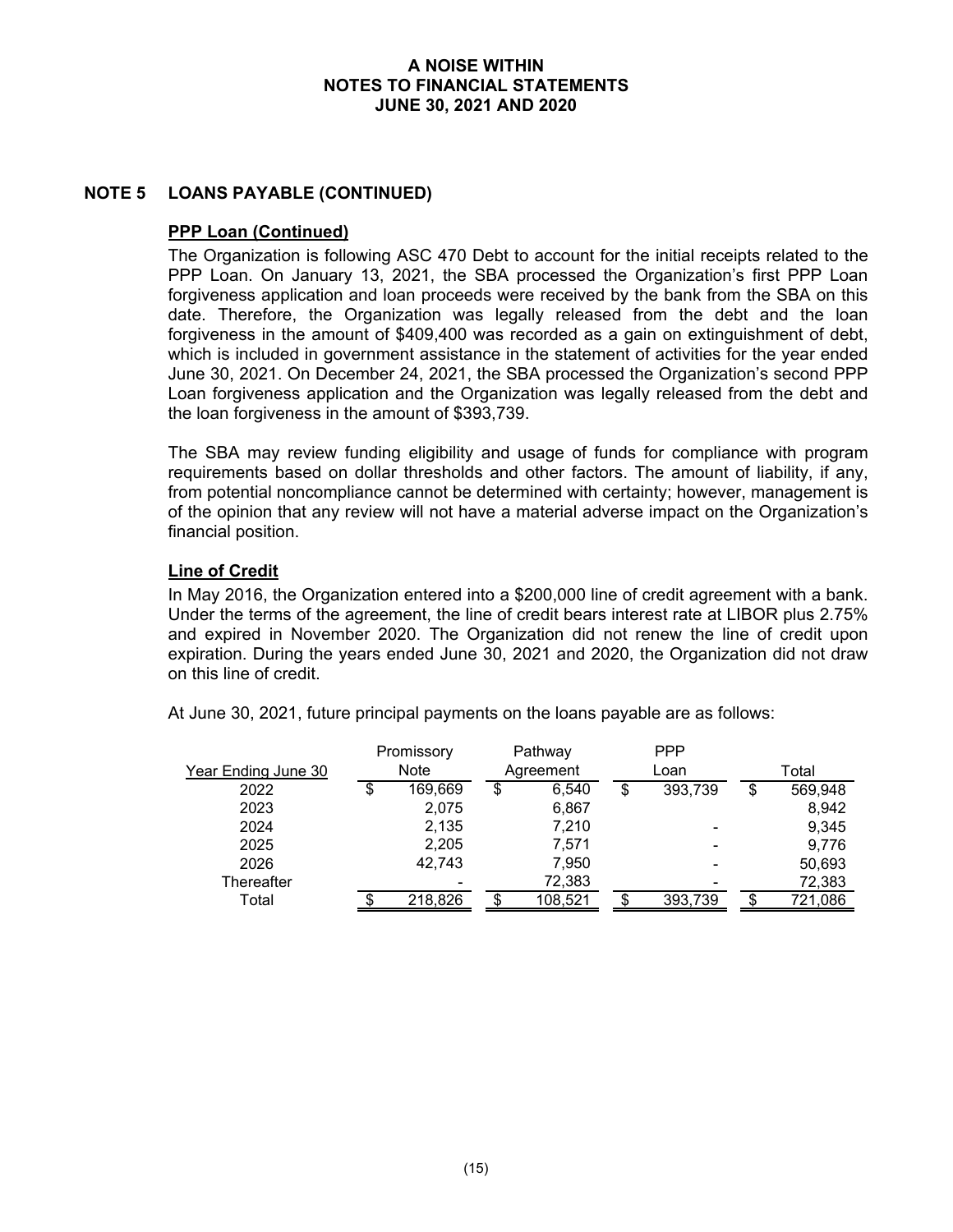#### **NOTE 6 NET ASSETS WITH DONOR RESTRICTIONS**

At June 30, 2021 and 2020, net assets with donor restrictions were for the following purposes:

|                                                | 2021         | 2020 |         |  |
|------------------------------------------------|--------------|------|---------|--|
| Subject to Expenditure for Specified Purposes: |              |      |         |  |
| Capital Improvements                           | \$<br>46.535 |      | 49.456  |  |
| <b>Professional Development</b>                | 18,000       |      | 5,500   |  |
| Covid Relief                                   | 25,000       |      |         |  |
| Subject to Passage of Time                     | 223,476      |      | 54,059  |  |
| Total                                          | 313,011      |      | 109,015 |  |

During the years ended June 30, 2021 and 2020, net assets were released as follows:

|                                 | 2021 |        | 2020 |         |
|---------------------------------|------|--------|------|---------|
| Capital Improvements            |      | 3.310  |      | 20,822  |
| Information Technology          |      |        |      | 30,000  |
| <b>Professional Development</b> |      | 5.500  |      |         |
| Passage of Time                 |      | 53.670 |      | 232.049 |
| Total                           |      | 62.480 |      | 282.871 |

# **NOTE 7 RETIREMENT PLAN**

In July 2018, the Organization adopted a simple IRA plan (the Plan) for substantially all of its employees. The Organization matches participants' contribution up to 3% of the participants' base salary. During the years ended June 30, 2021 and 2020, the Organization made \$25,044 and \$29,557 contributions to the Plan, respectively.

# **NOTE 8 RETENTION PAYMENT PLAN**

In 2016, the Organization set up a 457(b) deferred compensation plan for the benefit of the two Artistic Directors. Benefits may be forfeited due to involuntary separation from service for cause or involuntary separation from service. Benefits may be paid to the recipient in either a lump sum or over time, between 1 and 20 years. Under the agreement, the Organization makes annual credits to each of the Artistic Directors until January 1, 2029.

As of June 30, 2021 and 2020, accrued deferred compensation liability was \$373,650 and \$231,625, respectively. The Organization has set aside funds in marketable securities selected by the Artistic Directors. The marketable securities are considered as level 1 in the fair value measurement measured on a recurring basis.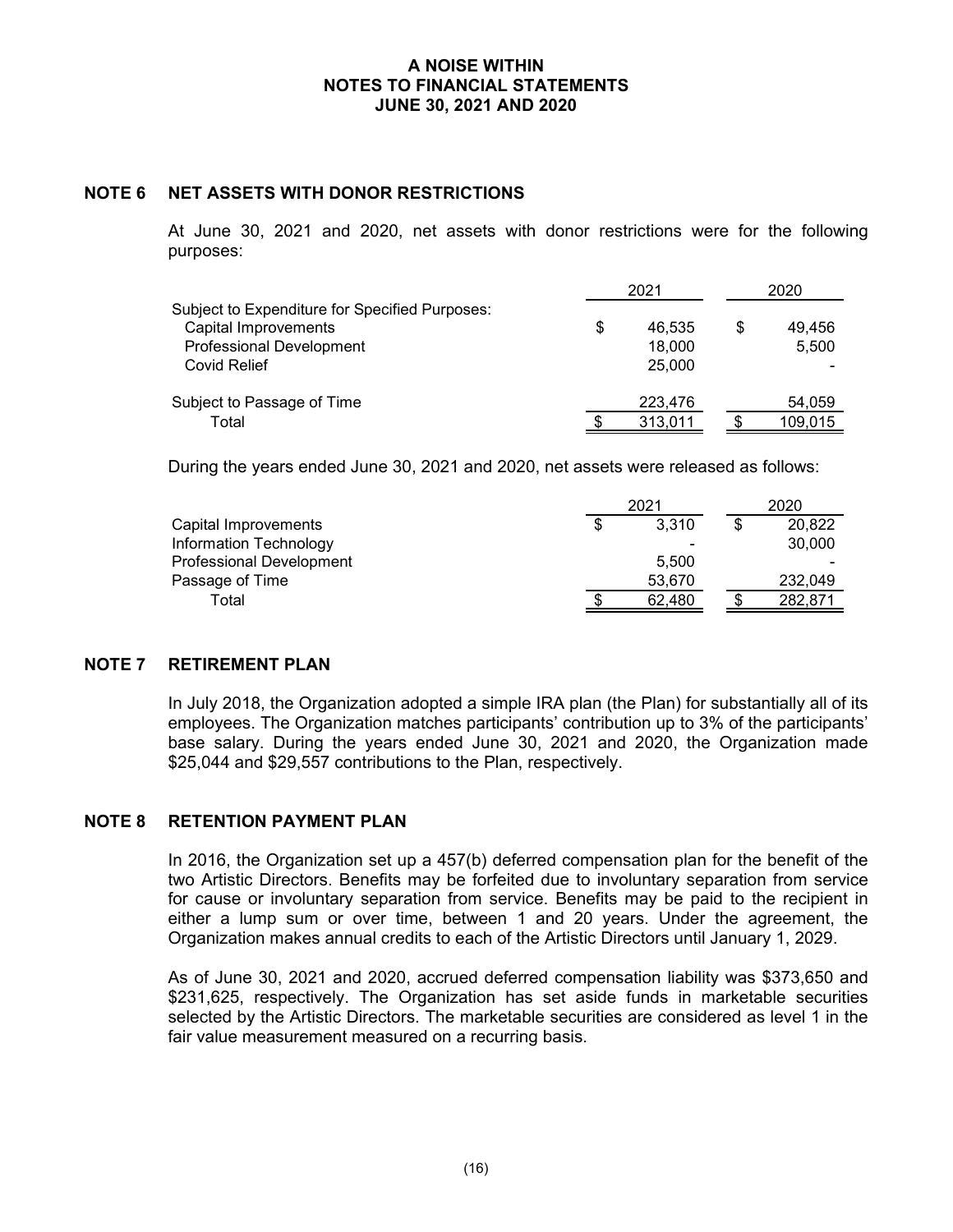### **NOTE 9 RISK AND UNCERTAINTY OF OPERATIONS**

In March 2020, the World Health Organization declared the spread of Coronavirus Disease (COVID-19) a worldwide pandemic and the pandemic continued in 2021. The COVID-19 pandemic is having significant effects on global markets, supply chains, businesses, and communities. The COVID-19 pandemic has caused significant disruption to the operation of all theaters, including the Organization, and the recovery timeline is unclear.

While most of the Organization's offerings are to be presented for live audiences again in FY22 following over a year of virtual programming, variants of COVID-19 continue to present challenges to revenue forecasting. The Organization continues to generate impactful content for audiences approaching pre-pandemic levels, which builds back potential for earned revenue while maintaining contributed revenue sources.